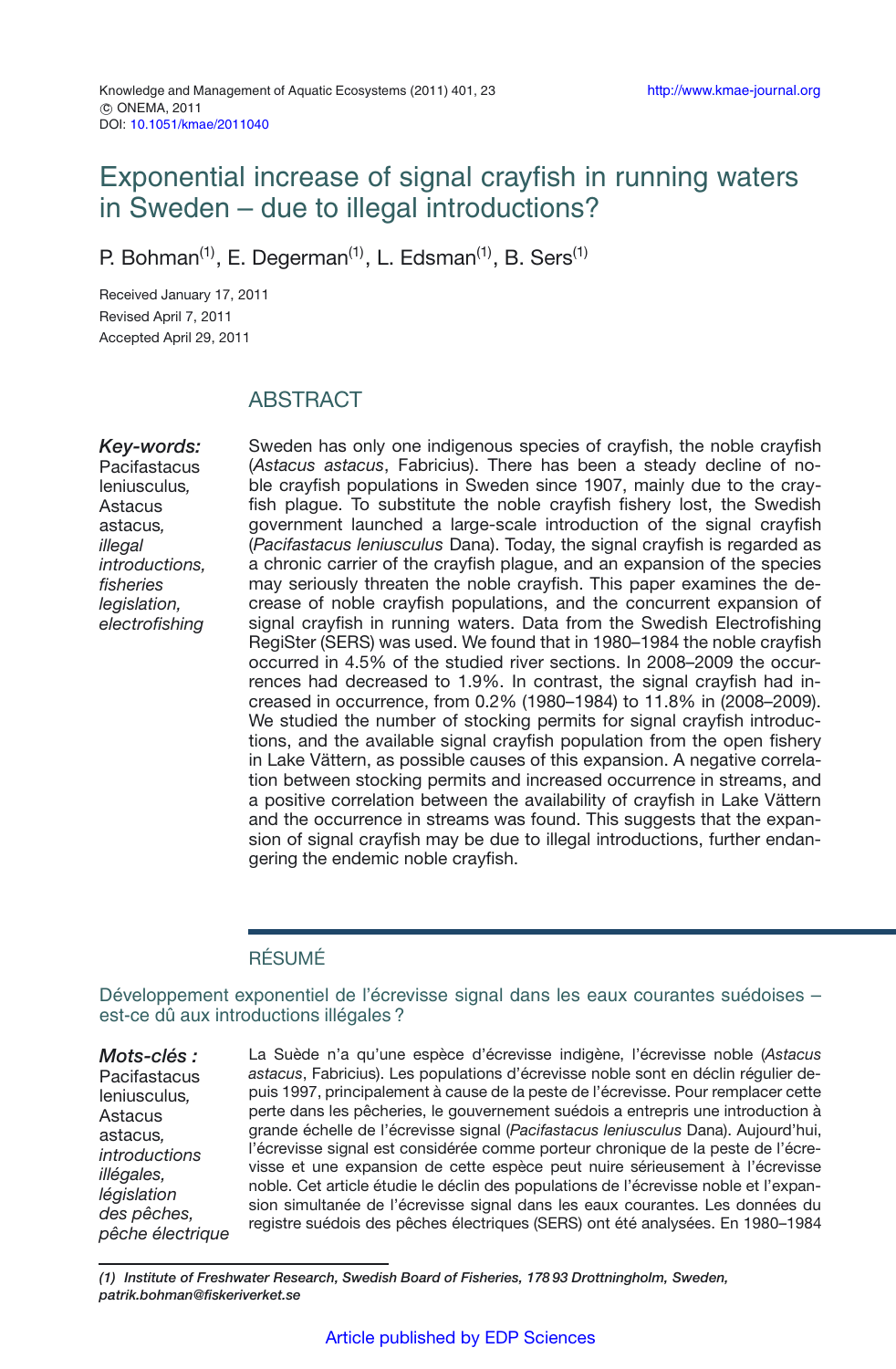l'écrevisse noble était présente dans 4,5 % des sections de rivière étudiées. En 2008–2009, l'occurrence est abaissée à 1,9 %. Par ailleurs, l'occurrence de l'écrevisse signal est passée de 0,2 % (1980–1984) à 11,8 % en (2008–2009). Nous avons étudié le nombre d'autorisations d'introductions d'écrevisse signal et la disponibilité d'écrevisses depuis la pêcherie du lac Vättern, comme causes possibles de son expansion. Une corrélation négative entre les autorisations d'introductions et l'augmentation de présence dans les cours d'eau et une corrélation positive entre la disponibilité des écrevisses du lac Vättern et la présence dans les cours d'eau ont été trouvées. Cela suggère que l'expansion de l'écrevisse signal est probablement due aux introductions illégales, menaçant encore plus l'écrevisse noble endémique.

### INTRODUCTION

Sweden has only one indigenous species of crayfish, the noble crayfish (*Astacus astacus*, Fabricius). There has been a steady decline of noble crayfish populations in Sweden since 1907 (Fiskeriverket and Naturvårdsverket, [1998](#page-6-0)), when the crayfish plague first occurred (Arwidsson, [1920](#page-6-1); Alm, [1929\)](#page-6-2). The plague (*Aphanomyces astaci*, Schikora) is a parasite on crayfish and is spread by infected crayfish and spores in the water or on wet equipment. Infected populations of native crayfish may become extinct within a few weeks (Alm, [1929;](#page-6-2) Unestam, [1972\)](#page-7-0). Although the main factor for the decline of noble crayfish populations has been the crayfish plague, acidification and habitat degradation have also been contributing factors (Appelberg, [1984;](#page-6-3) Edsman and Schröder, [2009\)](#page-6-4). Since the Swedish market for freshwater crayfish is highly attractive, the Swedish government introduced another crayfish species – the signal crayfish (*Pacifastacus leniusculus* Dana). The first introductions were made in the 1960s and the idea was to substitute the noble crayfish fishery lost, mostly due to the crayfish plague. It was also assumed that the signal crayfish would fill the ecological niche once held by the noble crayfish, since the species resembled the noble crayfish in both morphology and ecology (Fjälling and Fürst, [1985\)](#page-6-5). From 1969 to 1994 a large number of signal crayfish were introduced in the southern and central parts of Sweden. The signal crayfish is, however, regarded as a chronic carrier of the crayfish plague (Unestam, [1972](#page-7-0); Söderhäll and Cerenius, [1999](#page-7-1); Dieguez-Uribeondo *et al*., [2006](#page-6-6); Dieguez-Uribeondo, [2009](#page-6-7)), although it may also be subjected to acute plague when stressed (Cerenius *et al*., [2002](#page-6-8)). This implies that noble crayfish and signal crayfish seldom coexist in the same water, since the population of noble crayfish often will be fatally infected by the plague (Fiskeriverket and Naturvårdsverket, [1998\)](#page-6-0). It has been shown that the large-scale introduction of signal crayfish has had a severe negative impact on the noble crayfish populations in Sweden, by further accelerating the spread of plague (Bohman *et al*., [2006](#page-6-9)).

The noble crayfish has gradually disappeared from many regions in the southern and central parts of Sweden. Today, the initial noble crayfish populations have decreased to 2–3% (less than 1000 populations) compared to their original numbers in early 1900 (Lowery and Holdich, [1988](#page-7-2); Bohman *et al*., [2006](#page-6-9); Edsman and Schröder, [2009](#page-6-4)). Since many noble crayfish populations are marginalised in these areas, one needs to go north of River Dalälven to find more stable populations. The river works as a judicial border, since introductions have never been allowed north of this river. In spite of this, recent data show that even these northern populations are threatened by illegal introductions (Bohman and Edsman, [submitted](#page-6-10)).

In order to protect wild stocks and prevent spreading of fish and crayfish diseases, a permit for stocking of fish, including crayfish, has been prescribed in the Swedish fisheries legislation since 1954. The permits are managed by the fisheries officers at the regional authorities (Sweden's 21 County Administrations). Up until 1994 the regulations for introducing signal crayfish were liberal, resulting in a large number of waters being stocked with signal crayfish in the central and southern parts of Sweden (1983–1994). Over 3000 stocking permits had been given by 1994 (Häggström, [1994](#page-7-3)). In 1994, the regulations were restricted and stocking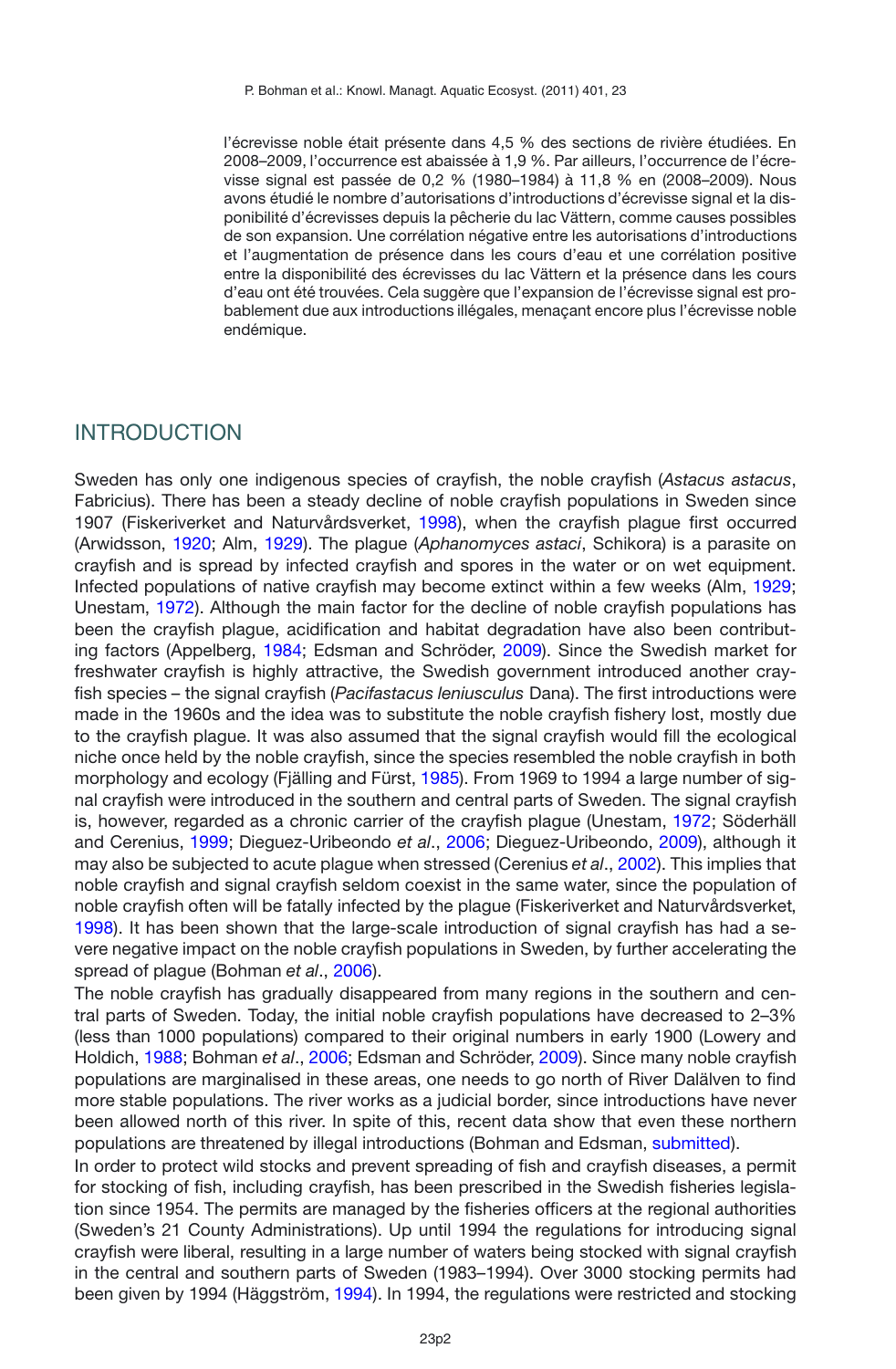was prohibited in watersheds lacking signal crayfish, and watersheds having stocks of noble crayfish. In 2001, in addition to the previous legislation, it was forbidden to stock signal crayfish in watersheds where no previous licenses had been given.

In spite of regulatory attempts, the number of waters inhabiting signal crayfish has steadily increased the last 30 years (Bohman *et al*., [2006](#page-6-9), Degerman *et al*., [2009](#page-6-11)), nowadays mainly due to illegal introductions (Bohman and Edsman, [to appear\)](#page-6-12). Myths regarding the signal crayfish as a "superior" species compared to the noble crayfish are probably the main cause for these illegal introductions (Edsman, [2000](#page-6-13), [2003;](#page-6-14) Taugbol, [2004\)](#page-7-4). No evidence exist today that these myths have any substantial value (Edsman, [2010\)](#page-6-15). Instead, the risk to ruin healthy noble populations due to spread of crayfish plague is imminent (Edsman and Schröder, [2009](#page-6-4)). This paper examines the decrease of noble crayfish populations, and the concurrent expansion of signal crayfish in running waters. Considering the current situation in Sweden, it is likely that the signal crayfish is expanding in running waters due to illegal introductions of the species. We studied the number of stocking permits for signal crayfish introductions as a possible alternative cause of this expansion. We also investigated the relationship between catches of signal crayfish in the second largest lake in Sweden and the increase of signal crayfish occurrences. This lake is the only lake in the country where the fishery is open to all Swedish citizens.

## MATERIALS AND METHODS

The Swedish Board of Fisheries is data host for several national databases. The main database for crayfish information is the Swedish Crayfish Database (SCD), which holds data on crayfish occurrences, test fishings, and registered crayfish plague outbreaks. The Swedish Board of Fisheries also manages the Swedish Electrofishing RegiSter (SERS), which is a monitoring database that consists of results from electrofishing in running waters. In this study, only data from SERS are used, and thus only includes crayfish occurrences in running waters. Electrofishing is a method where electric current (direct current) is used to catch fish and crayfish. A permit from the County Administration is needed to execute electrofishing, and reporting to SERS is mandatory. Electrofishing is carried out according to recommendations in Bohlin *et al*. [\(1989\)](#page-6-16), and all fish and crayfish species are caught and registered.

All registered electrofishing occasions included in SERS 1980–2009 ( $n = 43$  189 records) have been analysed. Yearly data was grouped in periods of 2–5 years (Table [I\)](#page-3-0), and 500 electrofishing occasions were randomly chosen from each group. This was then repeated ten times, and the mean occurrence and standard deviation (bootstrapping) were calculated for both noble crayfish and signal crayfish. Crayfish not taxonomically categorized as a specific species (0.4% of all occurrences) have been excluded. For each period, the occurrences of noble and signal crayfish have been matched with a paired *t*-test. A trend analysis of mean occurrence over time was calculated using exponential regression. Crayfish occurrences for the different periods have been matched with variance analysis (Anova).

Data on the number of permits for introductions of signal crayfish for the study period was collected through a questionnaire to the regional fisheries officers at the County Authorities (*n* = 21). The relationship between the numbers of permits given and the occurrence of signal crayfish was tested by bivariate correlation (Spearman Rank Correlation).

Catch data from the commercial fishermen's logbooks in Lake Vättern was also used and the relationship between catch and the occurrence of signal crayfish was tested by bivariate correlation (Spearman Rank Correlation).

# RESULT AND DISCUSSION

According to the Swedish Electrofishing RegiSter (SERS), the noble crayfish was found in southern Sweden and along the East coast of Norrland (northern Sweden), 1980–2009. The northernmost occurrence was registered in the river of Torneälv (Kukkolaforsen). On the other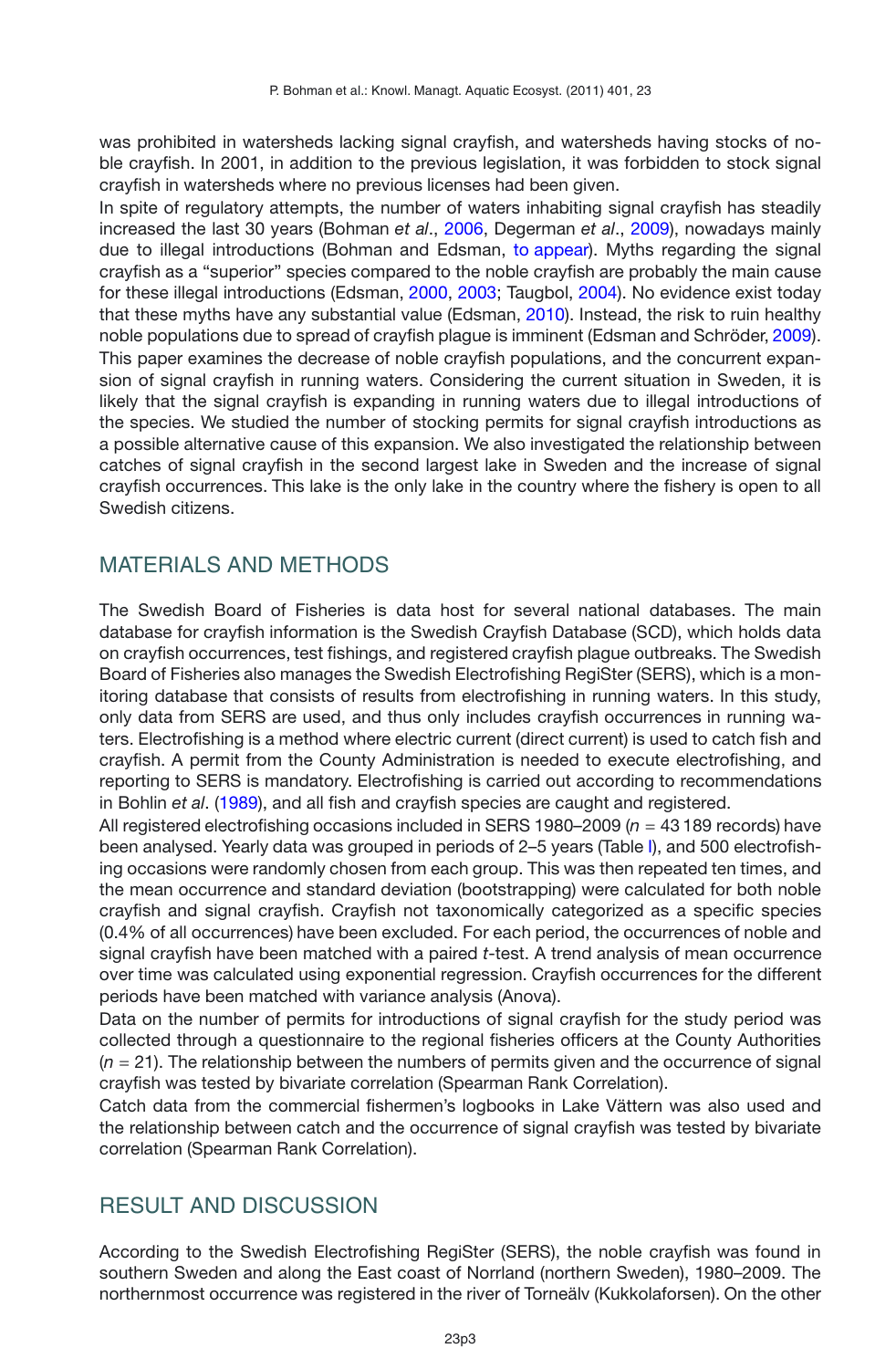#### <span id="page-3-0"></span>*Table I*

#### *Mean occurrence (%), standard deviation (S.d.), and descriptive statistics for the noble crayfish and signal crayfish in the Swedish Electrofishing RegiSter (SERS), 1980–2009. The occurrence for both species has been matched with paired t-test.*

#### Tableau I

Occurrence moyenne (%), déviation standard (S.d.) et statistiques descriptives de l'écrevisse noble et de l'écrevisse signal dans le registre suédois des pêches électriques (SERS), 1980–2009. L'occurrence des deux espèces a été comparée par test *t*-données appariées.

| <b>Period</b> | Noble crayfish |      | <b>Signal crayfish</b> |      | <b>Fishing</b> | <b>Paired</b> | $\%$ Signal crayfish |
|---------------|----------------|------|------------------------|------|----------------|---------------|----------------------|
|               | <b>Mean</b>    | S.d. | Mean,                  | S.d. | occasions      | t-test        | of total             |
| 1980-1984     | 4.5            | 0.6  | 0.2                    | 0.2  | 1100           | < 0.001       | 4.3                  |
| 1985-1989     | 4              | 0.5  | 0.5                    | 0.4  | 3321           | < 0.001       | 11.1                 |
| 1990-1991     | 1.5            | 0.4  | 0.5                    | 0.2  | 3030           | < 0.001       | 25                   |
| 1992-1993     | 1.3            | 0.3  | 1.2                    | 0.5  | 3161           | n.s.          | 48                   |
| 1994-1995     | 2.2            | 0.7  | 1.7                    | 0.6  | 4040           | n.s.          | 43.6                 |
| 1996-1997     | 2.1            | 0.6  | $\overline{2}$         | 0.5  | 3733           | n.s.          | 48.8                 |
| 1998-1999     | 3              | 0.8  | 3                      | 0.8  | 3799           | n.s.          | 50                   |
| 2000-2001     | 1.9            | 0.5  | 6.2                    | 0.9  | 3732           | < 0.001       | 76.5                 |
| 2002-2003     | $2.2^{\circ}$  | 0.4  | 8.9                    | 1.7  | 4274           | < 0.001       | 80.2                 |
| 2004-2005     | 1.6            | 0.5  | 6.8                    | 1.2  | 3832           | < 0.001       | 81                   |
| 2006-2007     | 1.6            | 0.5  | 10.4                   | 1.1  | 4591           | < 0.001       | 86.6                 |
| 2008-2009     | 1.9            | 0.6  | 11.8                   | 1.1  | 4576           | < 0.001       | 86.1                 |

n.s.: Not significant.

hand, the signal crayfish was only found in southern Sweden, from the River Gavleån and down south.

In 1980–1984, the noble crayfish occurred in 4.5% of the studied river sections. In 2008–2009 the occurrence of the noble crayfish had decreased to 1.9% (Table [I\)](#page-3-0). The decrease in number of registered noble crayfish was significant when compared between the three periods 1980– 1989, 1990–1999, and 2000–2009. The mean occurrence within the three periods were 4.5% (1980–1989), 2.0% (1990–1999), and 1.8% (2000–2009, Anova, *F*2,107 = 91.2, *p <* 0.001). The levelling out of the occurrence curve from the 1990s (Figure [1\)](#page-4-0) was mainly caused by the remaining populations in northern Sweden, as a large number of the southern noble crayfish populations have disappeared.

There has been a gradual increase in the number of signal crayfish in running waters (Figure [1\)](#page-4-0). During 29 years of electrofishing, the occurrence of the signal crayfish has increased considerably, from 0.2% (1980–1983) to 11.8% (2008–2009). This trend has been exponential for the whole period (exponential regression,  $r^2 = 0.96$ ,  $F_{1.9} = 250$ ,  $p < 0.001$ ). Between 1980 and 1991 the occurrence of signal crayfish was significantly lower than the noble crayfish, but from the year 2000 it has been significantly higher. Between 2006 and 2009 the signal crayfish was found in over 10% of the studied water sections.

The number of stocking permits increased significantly 1983–1994, during the later years of the large-scale introduction of the signal crayfish. When stricter regulations came in force by 1994, the number of permits decreased (Figure [2\)](#page-4-1). From the year 2000 onwards less than 100 stocking permits were issued each year, while the same period showed a large increase in signal crayfish occurrences. We found an overall negative correlation between the number of permits and the occurrence of signal crayfish between the years 1980–2009 (Spearman rank  $\rho = -0.875$ ,  $p < 0.001$ ,  $n = 12$ ). This is the opposite of what would be expected if the expansion of signal crayfish into new streams was caused by an increase of stocking permits. There may be a time lag between the introduction and the establishment of a reproducing population of crayfish. In this study, with electrofishing we record single individuals and not reproducing populations. Furthermore the time period covered in the study is so long that a time lag would not alter the general results. Thus an increase in stocking permits is not a likely cause for the increased occurrence of signal crayfish in streams.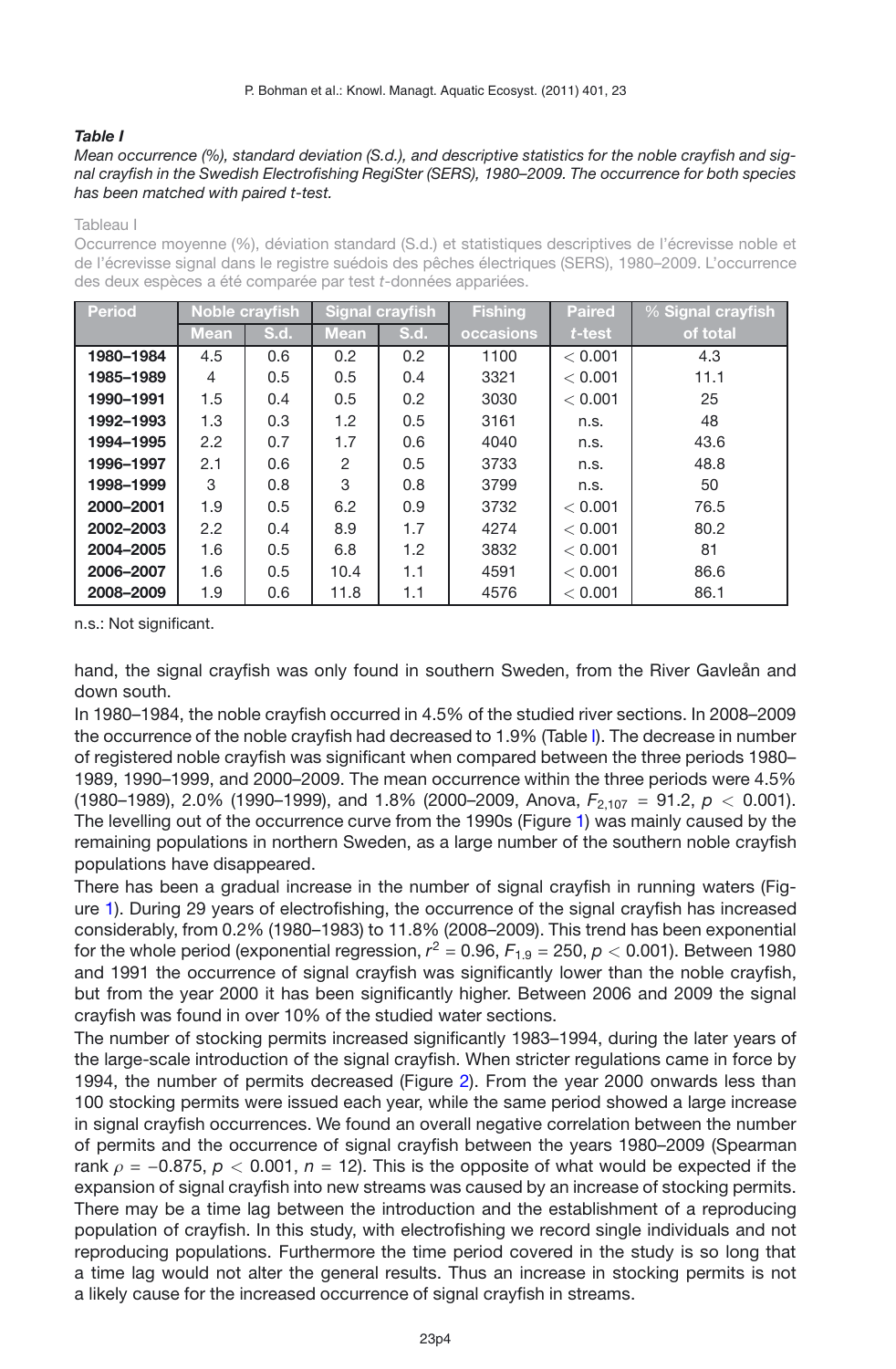<span id="page-4-0"></span>

### *Figure 1*

*Occurrence (%) of noble crayfish and signal crayfish in Swedish running waters 1980–2009, according to the Swedish Electrofishing RegiSter (SERS).*

#### Figure 1

Occurrence (%) de l'écrevisse noble et de l'écrevisse signal dans les eaux courantes suédoises en 1980–2009, selon le registre suédois des pêches électriques (SERS).

<span id="page-4-1"></span>

#### *Figure 2*

*Number of stocking permits of signal crayfish given 1983–2010 by all the Swedish County Administrations (n* = 21*).*

Figure 2

Nombre d'autorisations d'introductions de l'écrevisse signal (1983–2010) dans tous les comtés administratifs suédois (*n* = 21).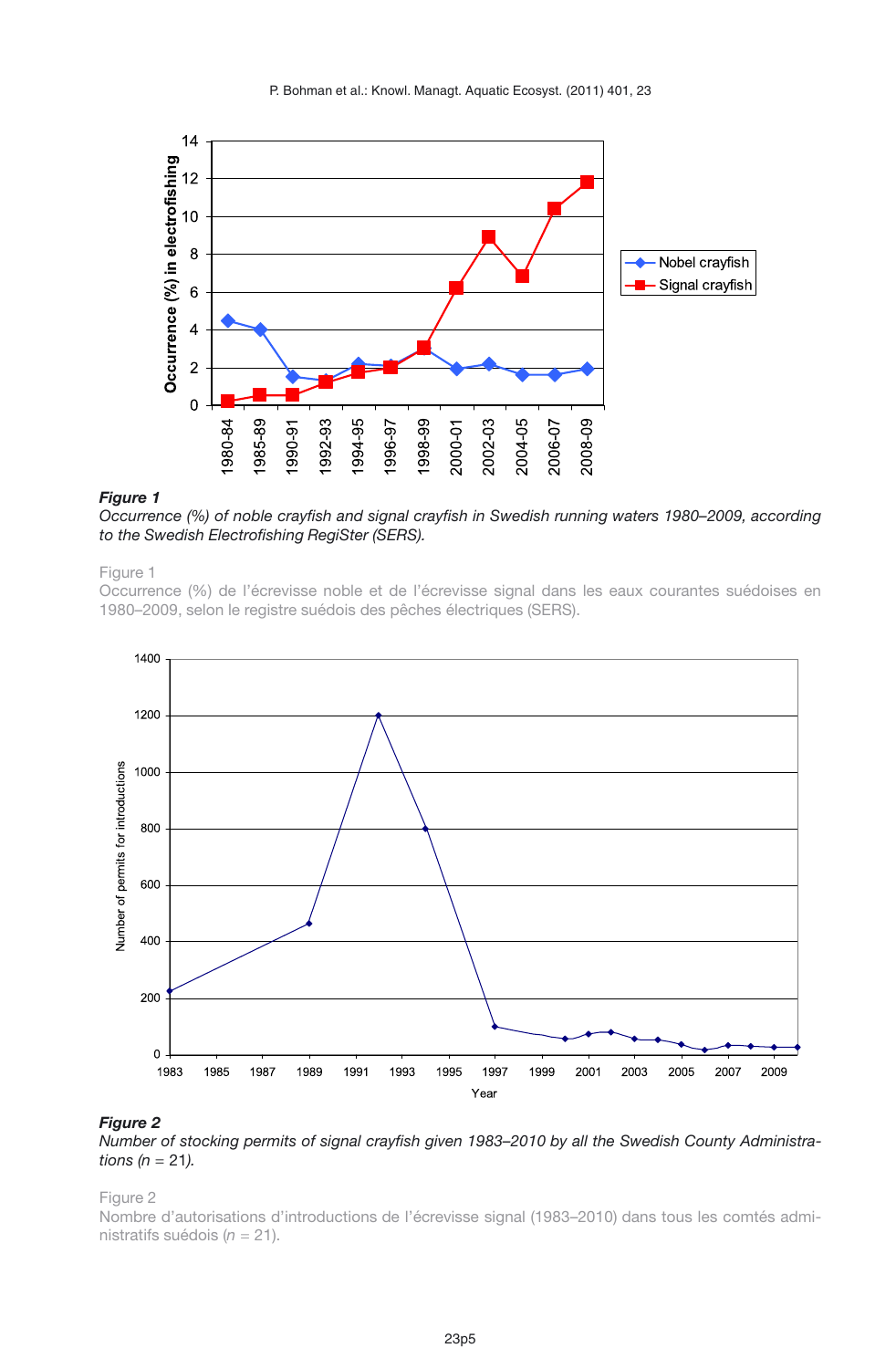<span id="page-5-0"></span>

#### *Figure 3*

*Occurrence (%) of signal crayfish in electrofishing sites 1980–2009 (data from SERS) and catch (metric tonnes) of signal crayfish by the commercial fishery in Lake Vättern as reported to the Swedish Board of Fisheries.*

#### Figure 3

Occurrence (%) de l'écrevisse signal dans les sites de pêches électriques de 1980 à 2009 (données du SERS) et les captures (en tonnes) de l'écrevisse signal par les pêcheurs commerciaux du lac Vättern enregistrées par le bureau suédois des pêcheries.

Several factors may have contributed to the rapid spread of signal crayfish in Sweden. Primarily, the large-scale introduction of signal crayfish 1969–1994 has resulted in the occurrence of signal crayfish in a large number of waters, previously empty or inhabited by noble crayfish. This has also made a large number of signal crayfish available for stocking. Previously, signal crayfish for stocking had to be bought from a few suppliers, which meant a stricter control of stocking. Today, this control is harder to fulfil. In almost all Swedish lakes the general fishing rules are strict, granting the fishing rights owner (and a few commercial fishermen) the exclusive rights to fish. An exception is Lake Vättern, Sweden's second largest lake, located in central Sweden. This lake inhabits a very strong populations of signal crayfish, which have increased significantly during recent years (2000–2009). It is also the only lake where fishing for crayfish is open for the public. Due to this live signal crayfish has been available for a large number of people.

The crayfish fishery in Lake Vättern was opened in 1999 for the general public, and all Swedish citizens were allowed to fish for crayfish in the lake during a shorter period and with a limited number of traps. This was quite exceptional since it made Lake Vättern the only lake in Sweden where fishing for crayfish was allowed for all citizens. This has created a huge interest and tens of thousands of people from all over the country take part in this fishery each year. In 1999–2002 there were no restrictions in size of captured crayfish in Lake Vättern, which may have led to an increase of small (7–10 cm) crayfish, used for restocking or illegal introductions. Unfortunately, no reliable catch statistics are available from the non-commercial fisheries in Sweden. There is however good statistics on the commercial catch by licensed fishermen that can give a good picture of the development of the non-commercial fishery in the lake. The reported catch from the commercial fishery in Lake Vättern increased from an average of 1 t in 1993–1994 to 133 t 2008–2009. The occurrence of crayfish in running waters in Sweden increased along with increasing catches in Lake Vättern (Spearman rank  $\rho$  = 0.991,  $p$  < 0.001,  $n$  = 12; Figure [3\)](#page-5-0). If the non-commercial fishery has followed the same trend a substantial amount of live signal crayfish has been available for people from all over the country.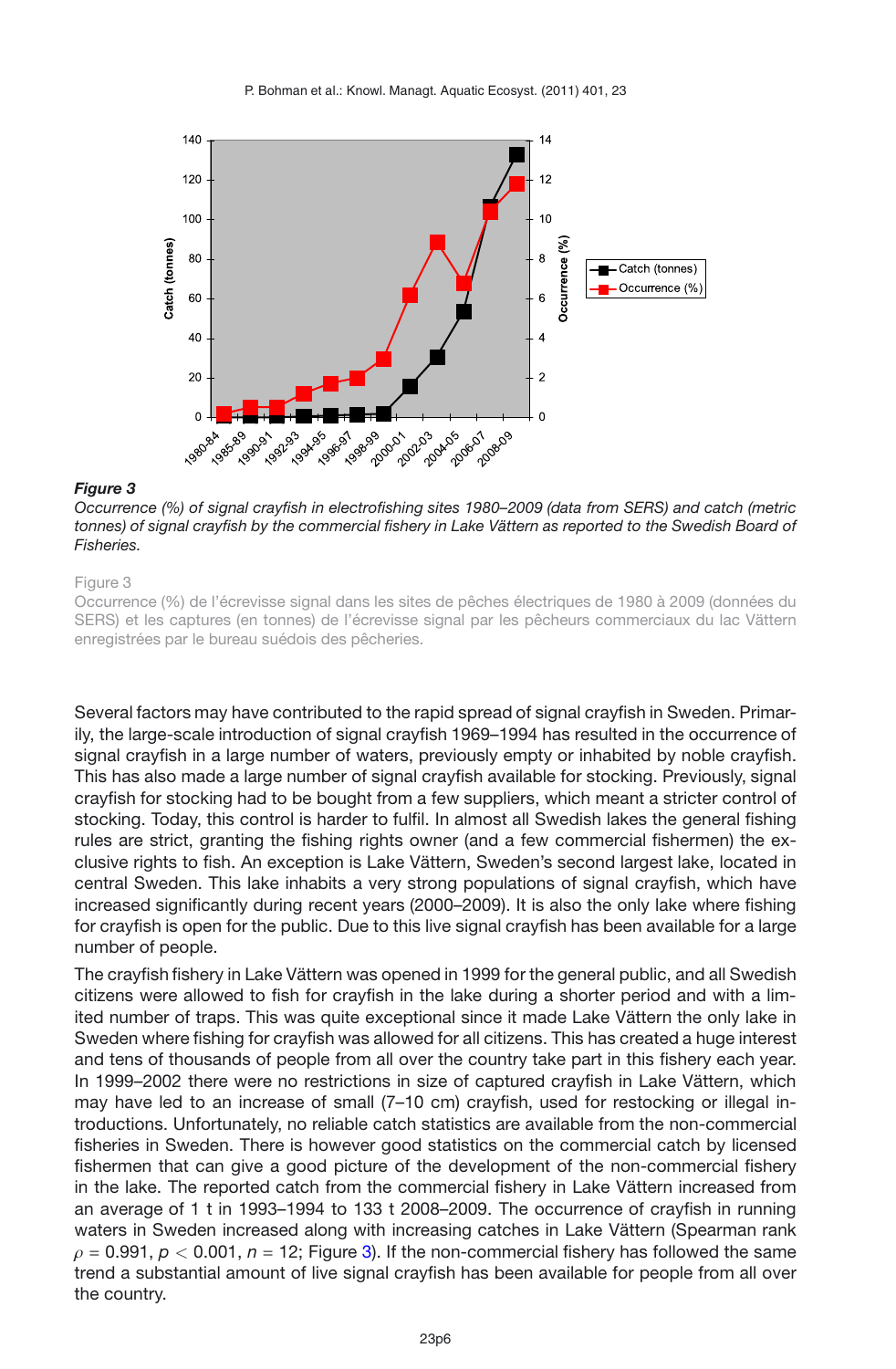Although our results may indicate that signal crayfish from Lake Vättern are used for illegal introductions, not all new populations in running waters are due to illegal stocking with crayfish from this lake. Natural migration is often seriously limited by water barriers and by the crayfish own limitations in movement (Martins *et al*., [2005](#page-7-5); Degerman *et al*., [2009;](#page-6-11) Bohman and Edsman, [submitted](#page-6-10)), making this explanation unlikely. Signal crayfish is now caught and transported as live animals in many new regions in Sweden. Although the live crayfish are meant to be cooked and consumed, it is easy to catch live signal crayfish, transport them by car, and release them illegally in a whole new water area. All introductions require a stocking permit from the County administrations, but the cost for illegal stocking is low (Gren *et al*., [2006\)](#page-6-17). The ecological cost may however be substantial.

### **REFERENCES**

<span id="page-6-2"></span>Alm G., 1929. Der Krebs und die Krebspest in Schweden. *Zeitschrift für Fisherei, 27*, 123–138.

- <span id="page-6-3"></span>Appelberg M., 1984. Early development of the crayfish *Astacus astacus* L. in acid water. *Rep. Inst. Freshwater Res.*, *61*, 48–59.
- <span id="page-6-1"></span>Arwidsson I., 1920. Kräftpesten i Sverige. Anteckningar under åren 1909–1919, Meddelanden från Kungliga Lantbruksstyrelsen, 229 p.
- <span id="page-6-16"></span>Bohlin T., Hamrin S., Heggberget T.G., Rasmussen G. and Saltveit S.J., 1989. Electrofishing – theory and practice with special emphasis on salmonids. *Hydrobiologia*, *173*, 9–43.
- <span id="page-6-12"></span>Bohman P. and Edsman L., to appear. Management and conservation of crayfish in Sweden – results and the way forward. *Freshwater Crayfish*, *18*.
- <span id="page-6-10"></span>Bohman P. and Edsman L., submitted. Illegal introductions, crayfish plague outbreaks, and the distance to Lake Vättern – two applications of the Swedish Crayfish Database. *Freshwater Crayfish*.
- <span id="page-6-9"></span>Bohman P., Edsman L. and Nordwall F., 2006. The effect of the large-scale introduction of signal crayfish on the spread of crayfish plague in Sweden. *Bull. Fr. Pêche Piscic.*, 380-381, 1291–1302.
- <span id="page-6-8"></span>Cerenius L., Laurent P. and Edsman L., 2002. Protection of natives in a plague situation. *Bull. Fr. Pêche Piscic.*, 367, 909–910.
- <span id="page-6-11"></span>Degerman E., Sers B. and Magnusson K., 2009. Signalkräftan expanderar i Sverige. *Fauna och Flora*, *104*, 28–32.
- <span id="page-6-7"></span>Dieguez-Uribeondo J., 2009. Current techniques, approaches and knowledge in diagnosis of crayfish plague and other crayfish diseases. *Knowl. Managt. Aquatic Ecosyst.*, 394-395, 02.
- <span id="page-6-6"></span>Dieguez-Uribeondo J., Cerenius L., Dyková I., Gelder S., Henntonen P., Jiravanichpaisal P., Lom J. and Söderhäll K., 2006. Pathogens, parasites and ectocommensals. *In*: Souty-Grosset C., Holdich D.M., Noël P.Y., Reynolds J.D. and Haffner P. (eds.), Atlas of Crayfish in European, Collection Patrimoines Naturels, Muséum national d'Histoire naturelle, Paris.
- <span id="page-6-13"></span>Edsman L., 2000. Crayfish conservation in Sweden, lessons to learn. *In*: Rogers D. and Brickland J. (eds.), Crayfish Conference Leeds, Environment agency, Leeds, 19–25.
- <span id="page-6-14"></span>Edsman L., 2003. 13 misunderstandings about crayfish. *In*: Taugbol T., Edsman L. and Souty-Grosset C. (eds.), European native crayfish with a special focus on *Astacus astacus*: linking socioeconomics and conservation, Abstracts.
- <span id="page-6-15"></span>Edsman L., 2010. Pros and cons with the huge interest in crayfish – Implications for management and conservation in Scandinavia. *In*: Souty-Grosset C., Grandjean F. and Mirebeau C. (eds.), European Crayfish: food, flagships and ecosystem services, Poitiers, France, Abstracts, 44 p.
- <span id="page-6-4"></span>Edsman L. and Schröder S., 2009. Åtgärdsprogram för Flodkräfta 2008–2013 (*Astacus astacus*), Fiskeriverket och Naturvårdsverket, Rapport 5955, 67 p.
- <span id="page-6-0"></span>Fiskeriverket and Naturvårdsverket, 1998. Action plan for the conservation of the noble crayfish in Sweden. *In*: Järvi T. and Thorell L. (eds.), Fiskeriverket and Naturvårdsverket, Göteborg and Stockholm (in Swedish with English summary).
- <span id="page-6-5"></span>Fjälling A. and Fürst M., 1985. The introduction of the signal crayfish *Pacifastacus leniusculus* into Swedish waters: 1969–1984. *Information from the Institute of Freshwater Research, Drottningholm*, *8*, 1–29 (in Swedish with English summary).
- <span id="page-6-17"></span>Gren I.-M., Bohman P. and Edsman L., 2006. Environmental fraud and social norms: An application to illegal signal crayfish in Sweden. *In*: ASLO Summer Meeting: Global Challenges Facing Oceanography and Limnology, Victoria, Kanada, Abstracts.